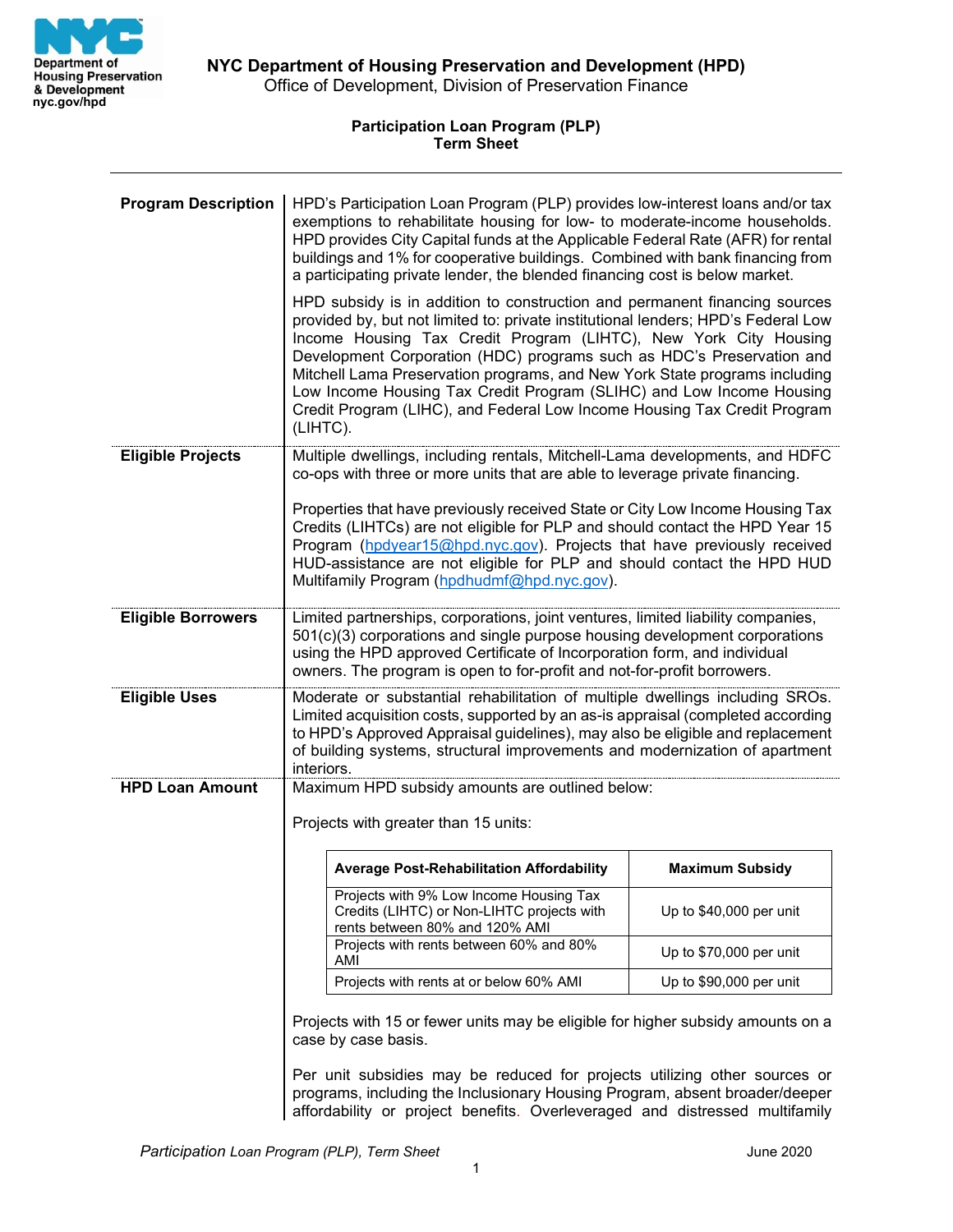|                       | properties may be eligible for additional assistance. All projects must<br>incorporate a homeless requirement of at least 10%, and projects that exceed<br>the requirement may be eligible for more favorable loan terms. Additional<br>homeless set aside requirements and/or longer regulatory restriction periods<br>will apply to projects requesting over the term sheet limit.<br>Preferences will be given to projects demonstrating cost containment;<br>examples may include but will not be limited to proposals that conform with<br>competitive criteria LIHTC basis caps, utilize efficient construction and lease-<br>up schedules, and use of reserves.<br>Subsidies may be adjusted for private site acquisition supported by an "as-is"<br>appraisal acceptable to HPD.                                                                                                                                                                                                                                                                                                                                                                                                                                                                                                                                                                                                                                                                                                                                                                                                                                                                                                                                                                                                                                                                                                                                                                                                                                                                                                                                                                                                                                                                                                                                                                                                                                                                                                                                                                                                        |
|-----------------------|-------------------------------------------------------------------------------------------------------------------------------------------------------------------------------------------------------------------------------------------------------------------------------------------------------------------------------------------------------------------------------------------------------------------------------------------------------------------------------------------------------------------------------------------------------------------------------------------------------------------------------------------------------------------------------------------------------------------------------------------------------------------------------------------------------------------------------------------------------------------------------------------------------------------------------------------------------------------------------------------------------------------------------------------------------------------------------------------------------------------------------------------------------------------------------------------------------------------------------------------------------------------------------------------------------------------------------------------------------------------------------------------------------------------------------------------------------------------------------------------------------------------------------------------------------------------------------------------------------------------------------------------------------------------------------------------------------------------------------------------------------------------------------------------------------------------------------------------------------------------------------------------------------------------------------------------------------------------------------------------------------------------------------------------------------------------------------------------------------------------------------------------------------------------------------------------------------------------------------------------------------------------------------------------------------------------------------------------------------------------------------------------------------------------------------------------------------------------------------------------------------------------------------------------------------------------------------------------------|
| <b>HPD Loan Terms</b> | Maximum loan term: 30 years.<br>$\bullet$<br>-Construction Term Interest Rate: 1% per annum plus 0.25% servicing fee<br>$\bullet$<br>. HPD may consider deferring and accruing interest to accept a paid rate<br>under 1.00% to leverage additional private financing, but any accrued and<br>deferred interest is to be paid as a balloon at maturity of the permanent<br>loan.<br>Permanent Loan Interest Rate: Interest rate will be set at the long term<br>monthly compounding Applicable Federal Rate (AFR), with a minimum floor<br>of 2.5% (compounding monthly). The required paid rate of 1% per annum<br>(inclusive of 0.25% servicing fee) is due during the permanent loan period.<br>HPD may reduce the paid rate to leverage additional private financing. Any<br>unpaid interest will defer and accrue, to be paid as a balloon at maturity.<br>Amortization: Balloon may be allowable.<br>Debt Service Coverage: 1.15 on all financing.<br>$\bullet$<br>Contingency: 10% of hard costs; 5% of soft costs.<br>Letter of credit or Payment and Performance Bond: 10% of hard costs<br>excluding contingency.<br>Vacancy and Collections Loss Rate: 5% for Residential and 10% for<br>Commercial<br>Reserves:<br>Operating Reserve that is in an amount equal to 6 months of<br>$\circ$<br>maintenance and operating expenses and debt service on all loans is<br>required.<br>Replacement reserve of \$250 per unit per year, increasing at 3%<br>$\circ$<br>annually, paid from cash flow.<br>Reserves must remain with the project for the duration of the HPD<br>$\circ$<br>regulatory term. If senior debt is satisfied prior to HPD regulatory term,<br>HPD will assume control of the reserves.<br>Appraisals must be completed according to HPD's Approved Appraisal<br>Guidelines.<br>Developer's Fee (Non-LIHTC Projects): must be deferred until project<br>conversion to permanent financing<br>Nonprofit: 8% of TDC less acquisition, reserves, and developer fee and<br>$\circ$<br>5% of acquisition, with a net developer fee cap of \$10,000/du<br>For-profit: 5% of TDC less developer fee and reserves<br>$\circ$<br>Developer's Fee (LIHTC Projects): The total paid fee should be fully<br>deferred at construction loan closing except as needed to pay consultant<br>fees and 15 years of cash flow should be deferred and paid from cash flow<br>during the permanent period as allowable by the QAP and IRS rules.<br>Consultant fees must be paid from the developer fee. The eligible fee may<br>be reduced if HPD subsidy exceeds the program maximum. |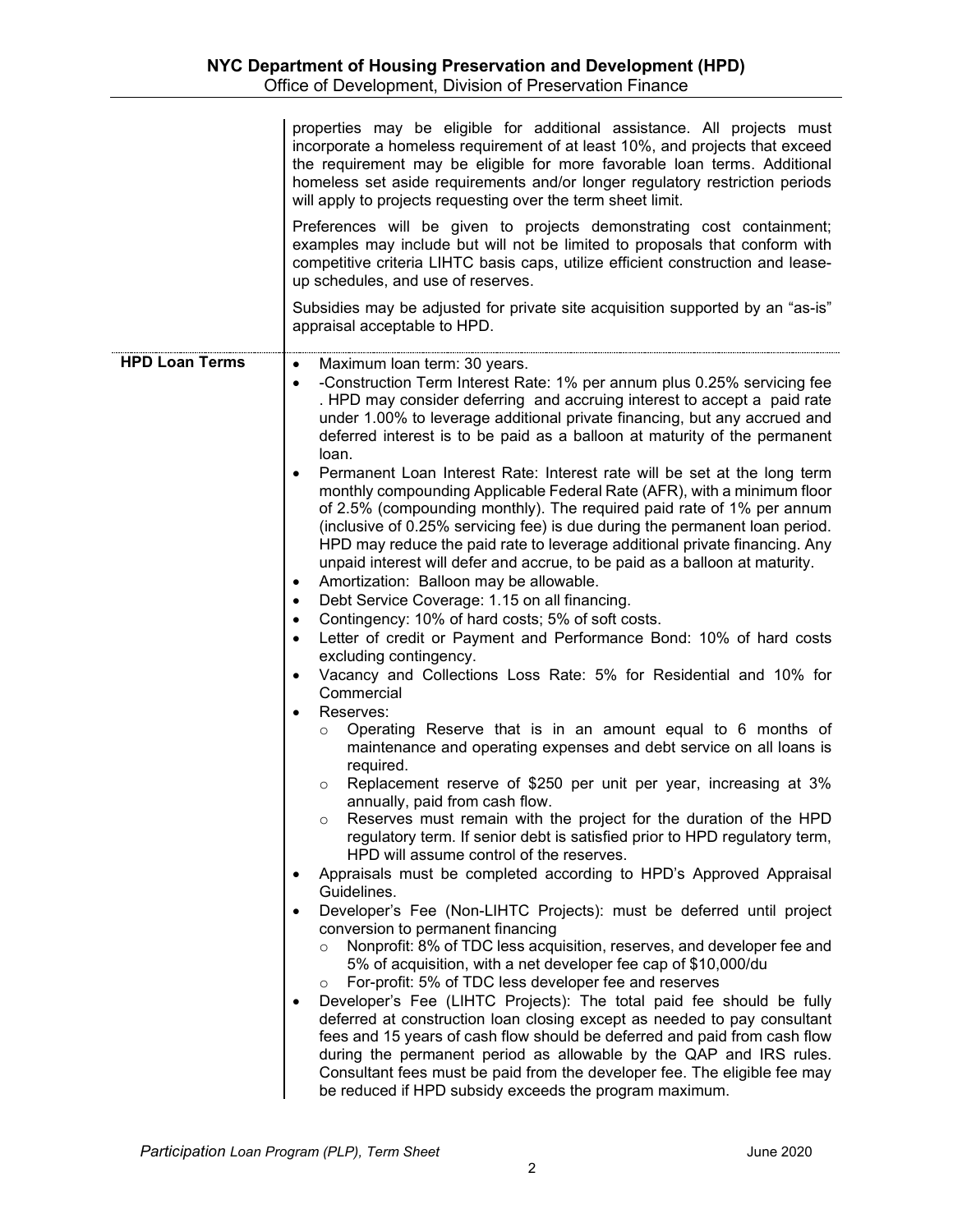|                                                                     | Existing HPD Debt: May be extended to run concurrent with the new<br>regulatory term. Based on the level of affordability provided, a monthly<br>compounding interest rate the higher of 2.5% or the long-term, monthly-<br>compounding Applicable Federal Rate (AFR) will accrue and defer, to be<br>paid as a balloon at maturity with up to 1% as the paid interest rate.                                                                                                                                                                                                                                                                                                                                                                                                                                                                                                                                                                                                                                                                                                                                                                                                                                                                                                                                                                                                                                                                                                                                                                                                                                                                                                                                                                             |
|---------------------------------------------------------------------|----------------------------------------------------------------------------------------------------------------------------------------------------------------------------------------------------------------------------------------------------------------------------------------------------------------------------------------------------------------------------------------------------------------------------------------------------------------------------------------------------------------------------------------------------------------------------------------------------------------------------------------------------------------------------------------------------------------------------------------------------------------------------------------------------------------------------------------------------------------------------------------------------------------------------------------------------------------------------------------------------------------------------------------------------------------------------------------------------------------------------------------------------------------------------------------------------------------------------------------------------------------------------------------------------------------------------------------------------------------------------------------------------------------------------------------------------------------------------------------------------------------------------------------------------------------------------------------------------------------------------------------------------------------------------------------------------------------------------------------------------------|
| <b>HPD Cash Equity</b><br><b>Requirements</b>                       | For-profit developers: minimum of 10% of total allowable development costs.<br>Non-profit developers: minimum of 2% of total allowable development costs.                                                                                                                                                                                                                                                                                                                                                                                                                                                                                                                                                                                                                                                                                                                                                                                                                                                                                                                                                                                                                                                                                                                                                                                                                                                                                                                                                                                                                                                                                                                                                                                                |
| <b>Fees and Closing</b><br><b>Costs</b>                             | HPD Commitment Fee of 1% of the portion of the mortgage funded by HPD.<br>$\bullet$<br>HPD Closing Fee of 0.5% of the portion of the mortgage funded by HPD.<br>$\bullet$<br>Construction signage fee per building: \$100<br>$\bullet$<br>Equal Opportunity Review Fee per project: \$1,400<br>$\bullet$<br>Davis Bacon/Prevailing Wage Monitoring fee per project: \$30,000<br>Fees must be paid by borrowers and are not counted towards owner equity<br>requirement<br>The HPD Commitment and Closing Fees are waived for not-for-profit<br>borrowers.                                                                                                                                                                                                                                                                                                                                                                                                                                                                                                                                                                                                                                                                                                                                                                                                                                                                                                                                                                                                                                                                                                                                                                                                |
| <b>Rent Setting</b>                                                 | For occupied units, rents will be projected to increase by rent stabilization<br>$\bullet$<br>allowances during the construction period. If a more significant increase is<br>necessary to support building operations and debt service, rents may be<br>restructured post-completion.<br>For vacant units, rents shall generally be set no higher than a level<br>$\bullet$<br>affordable to households earning 120% AMI, unless further restricted based<br>on federal funding sources and/or LIHTC requirements if applicable. Rents<br>for vacant units may be set at multiple tiers under 120% AMI.                                                                                                                                                                                                                                                                                                                                                                                                                                                                                                                                                                                                                                                                                                                                                                                                                                                                                                                                                                                                                                                                                                                                                 |
| <b>Rental Buildings</b><br><b>Regulatory</b><br><b>Restrictions</b> | Projects will be subject to a minimum of 30-year regulatory agreement with the<br>following requirements:<br>Rents for all units in a project shall be restricted in one or more regulatory<br>tier that are determined by the existing rent distribution, amount of HPD<br>subsidy provided, and restrictions set forth through other subsidies or<br>regulations. However, no rents shall exceed a level affordable to<br>households earning 120% AMI during the regulatory term.<br>Units with rents set up to 80% AMI can be rented to households earning up<br>to 10% above the rent limitation. Units with rents set above 80% can be<br>rented to households earning up to 20% above the rent limitation. Under no<br>circumstances will there be units in projects with income limitations that<br>exceed 130% AMI<br>HOME-funded and LIHTC units will be subject to additional restrictions and<br>٠<br>monitoring during the HOME and/or LIHTC compliance period.<br>All units must be registered with DHCR and are subject to the New York<br>$\bullet$<br>State Rent Stabilization system. Work completed as a result of the<br>financing is not eligible for Individual Apartment Increases (IAIs) or Major<br>Capital Improvement increases (MCIs). Vacancy and luxury decontrol are<br>not permitted for the duration of the HPD restriction period.<br>Projects with no previous homeless requirements shall set aside at least<br>10% of the total units as homeless units. All other projects shall maintain<br>their initial requirements. All homeless unit referrals must be made by<br>HPD's Homeless Placement Unit. In the event of financial hardship, HPD<br>may reduce or waive the homeless requirement if deemed necessary. |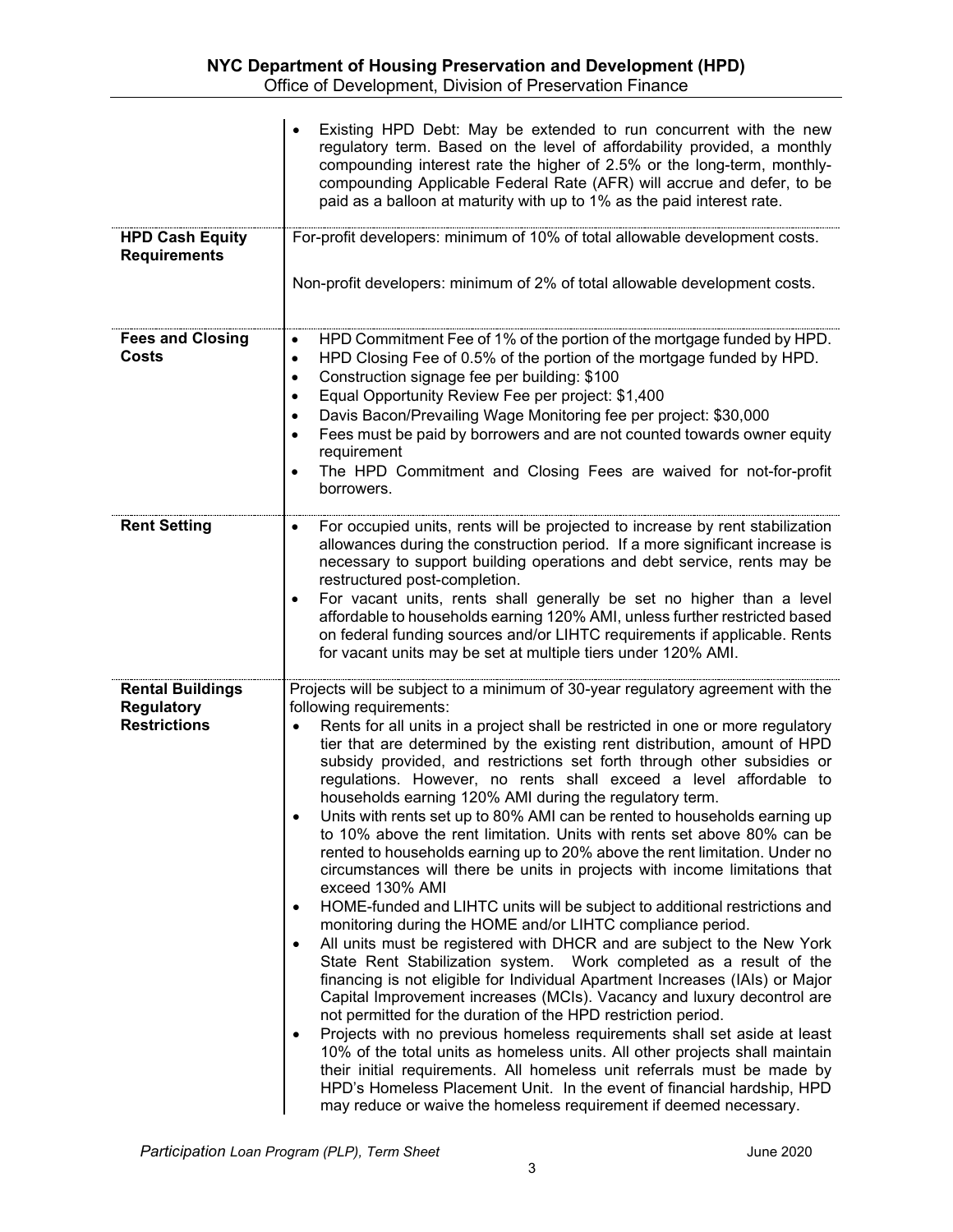|                                                                      | HPD requires annual submission of a certified rent roll; written certification<br>of tenant incomes on vacant units; and supporting documentation for rent<br>and income determination pursuant to the regulatory agreement.                                                                                                                                                                                                                                                                                                                                                                                                                                                                                                                                                                                                                                                                                                                                                                                                                                                                                                                                                                                                                                                                  |
|----------------------------------------------------------------------|-----------------------------------------------------------------------------------------------------------------------------------------------------------------------------------------------------------------------------------------------------------------------------------------------------------------------------------------------------------------------------------------------------------------------------------------------------------------------------------------------------------------------------------------------------------------------------------------------------------------------------------------------------------------------------------------------------------------------------------------------------------------------------------------------------------------------------------------------------------------------------------------------------------------------------------------------------------------------------------------------------------------------------------------------------------------------------------------------------------------------------------------------------------------------------------------------------------------------------------------------------------------------------------------------|
| <b>HDFC Cooperatives</b><br><b>Regulatory</b><br><b>Requirements</b> | Current and future units must be sold to households whose incomes do not<br>$\bullet$<br>exceed 120% of AMI<br>The HDFC may not rent vacant units; any current or future vacant rental<br>$\bullet$<br>units must be sold to eligible households<br>Shareholders can only sell units to eligible households only, with the sale<br>$\bullet$<br>price restricted to an amount affordable to a household earing 120% of AMI.<br>The project must remain an HDFC for the entire HPD Loan term.<br>$\bullet$<br>The HDFC must employ professional paid management services,<br>management fee not to exceed 8%.<br>The HDFC must employ a coop monitor acceptable to HPD within one year<br>of construction completion.<br>The building must maintain a monthly replacement reserve account equal<br>to 5% of Effective Gross Income.<br>Maintenance charges must increase by at least 2% annually.<br>٠<br>Annual rent rolls and certified financial statements will be submitted to HPD<br>on an annual basis. HPD may additionally request on an annual basis<br>documentation demonstrating that unit sales have been conducted in<br>accordance with the regulatory terms. Other documentation will be<br>maintained and submitted to HPD upon request.                                     |
| <b>Real Estate Tax</b><br><b>Benefits</b>                            | Projects may be eligible for full or partial residential property tax exemption<br>through the J-51 Program, 420-c, or Article XI. Projects receiving an Art XI may<br>be subject to a Gross Rent Tax (GRT) payment. Gross Rent is defined as total<br>annual residential and commercial income received which includes tenant<br>share plus any tenant subsidy payments. Projects with commercial space will<br>be responsible for the payment of commercial taxes.                                                                                                                                                                                                                                                                                                                                                                                                                                                                                                                                                                                                                                                                                                                                                                                                                          |
| Design and<br><b>Construction</b><br><b>Requirements</b>             | All projects must comply with HPD's Master Guide Specifications for<br>Rehabilitation Projects and Scope of Work (July 2014):<br>(http://www1.nyc.gov/site/hpd/developers/specifications-rehabilitation/master-<br>guide-specifications-for-rehabilitation-projects.page.<br>Projects must complete an Integrated Physical Needs Assessment (IPNA) from<br>a firm that has been pre-qualified by HDC:<br>http://nychdc.com/content/pdf/RFP/IPNA%20Pre-<br>Qualified%20Firms%20List.pdf<br>Subject to funding availability, the following can be paid through the project<br>development budget: IPNA base cost of up to \$5,000 per project plus up to<br>\$250 per unit for the first 20 units in a project and up to \$125 per unit for all<br>remaining units.<br>All substantial rehab projects, as determined by HPD, must achieve Green<br>Communities Certification. The Green Communities Criteria and Certification<br>portal is available at www.greencommunitiesonline.org.<br>HPD considers projects substantial rehabilitations when all three of the<br>following items are included in the scope:<br>Replace entire heating system (including distribution system) AND<br>Work in 75% of units including plumbing or electrical work within the<br>kitchen and/or bathroom AND |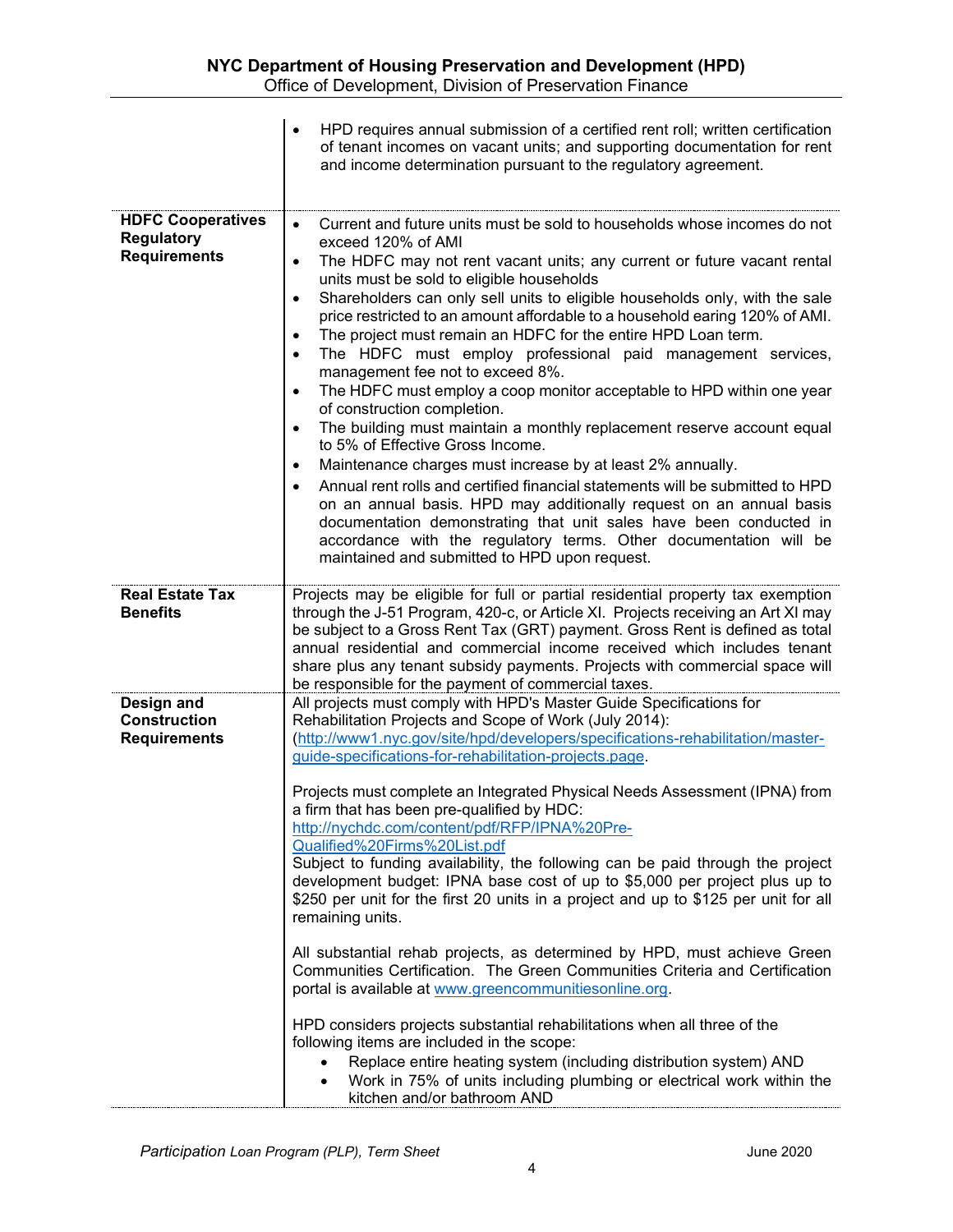|                                                                        | Substantial work on the building envelope that will upgrade the thermal<br>properties of the building envelope including:<br>Replace or add roof insulation (entire roof area) OR<br>Insulate at least 50% of exterior walls OR<br>$\bullet$<br>Window upgrades to at least 90% of windows                                                                                                                                                                                                              |
|------------------------------------------------------------------------|---------------------------------------------------------------------------------------------------------------------------------------------------------------------------------------------------------------------------------------------------------------------------------------------------------------------------------------------------------------------------------------------------------------------------------------------------------------------------------------------------------|
|                                                                        | More information can be found at: https://www1.nyc.gov/site/hpd/services-and-<br>information/enterprise-green-communities-criteria-egcc.page                                                                                                                                                                                                                                                                                                                                                            |
|                                                                        | Prior to closing, all projects must complete benchmarking on a whole building<br>basis using a Benchmarking Software Provider Firm that has been pre-<br>qualified by HDC: http://www.nychdc.com/Current%20RFP. Funded projects<br>must benchmark throughout the loan and regulatory term.                                                                                                                                                                                                              |
|                                                                        | Projects where HPD/HDC's contribution is more than \$2 million will have to<br>comply with the M/WBE Build Up Program requiring developers/borrowers to<br>spend at least a quarter of HPD-supported costs on certified M/WBEs over the<br>course of design and construction of an HPD-subsidized project. A minimum<br>goal will be required for each project subject to the program. Developers may<br>adopt a goal higher than the minimum.                                                          |
|                                                                        | HPD requires developers, general contractors, and subcontractors working on<br>projects receiving more than \$2 million in City subsidy to share job openings<br>in entry- and mid-level construction positions with HireNYC and to interview<br>the qualified candidates that HireNYC refers for those openings.                                                                                                                                                                                       |
| <b>Fair Housing and</b><br><b>Accessibility</b><br><b>Requirements</b> | The Developer is required to comply with all applicable Federal, State, and local<br>laws, orders, and regulations prohibiting housing discrimination. The Developer<br>must also construct the project in compliance with all laws regarding<br>accessibility for people with disabilities, including but not limited to Chapter 11<br>of the 2014 New York City Building Code, the federal Fair Housing Act, the<br>Americans With Disability Act, and Section 504 of the Rehabilitation Act of 1973. |
|                                                                        | Work to assist tenants aging in place may also be required by HPD and included<br>in the scope of work.                                                                                                                                                                                                                                                                                                                                                                                                 |
| <b>Marketing</b><br><b>Requirements</b>                                | All projects must be marketed according to HPD and HDC marketing guidelines.<br>The developer must submit a marketing plan for agency review and<br>approval. Where applicable, marketed projects will be required to use HPD's<br>and HDC's lottery process.                                                                                                                                                                                                                                           |
| <b>Application Process</b>                                             | Borrowers must apply to HPD and through one of the participating private<br>lenders listed below and contact them for an application.                                                                                                                                                                                                                                                                                                                                                                   |
| <b>Participating Banks</b>                                             | Bank of America: (212) 819-5412<br>Capital Impact Partners: (703) 647-2323<br>Capital One: (646) 670-6834<br>Carver Federal Savings Bank: (212) 360-8825<br>Chase Community Development Group: (212) 552-4059<br>Citibank: (212) 723-5535<br>Community Preservation Corporation: (646) 822-9428<br>Enterprise Community Partners, Inc.: (212) 284-7181<br>Hunt Mortgage Group: (212) 317 - 5747<br>Local Initiatives Support Corporation: (212) 455-1606                                                |